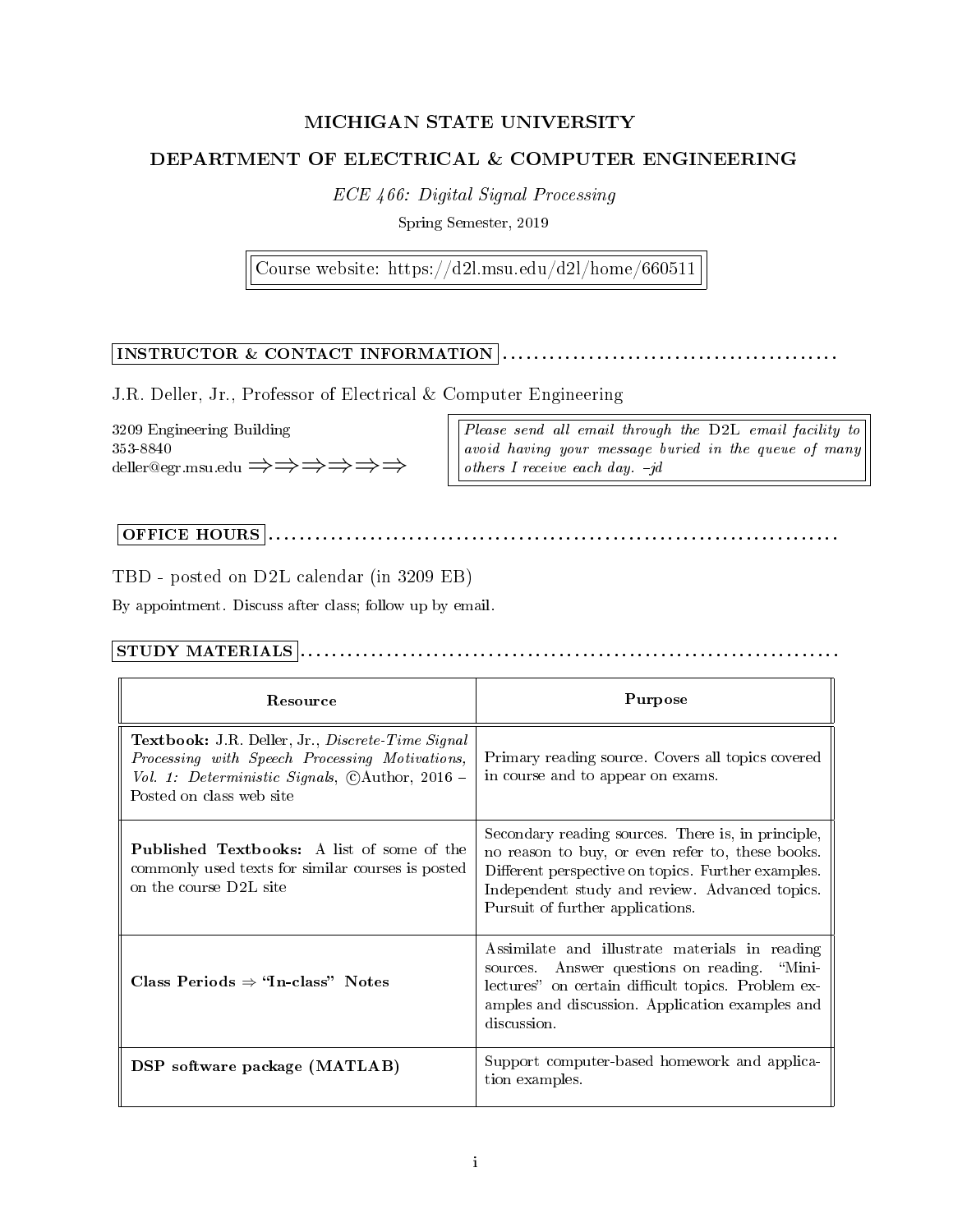## . . . . . . . . . . . . . . . . . . . . . . . . . . . . . . . . . . . . . . . . . . . . . . COURSE DESCRIPTION AND POLICIES

## Prerequisites

The student is assumed to have a solid background in continuous-time (CT) linear signal and systems analysis, typical of courses taught in the junior year in most electrical engineering curricula. Of particular importance is the Fourier transform and series, and spectral analysis. At Michigan State University, these topics are covered in ECE 366. The student must also have basic training in the analysis of discrete-time (DT) systems including topics such as discrete convolution and discrete system properties linearity, time invariance, causality and stability. At MSU, these topics are also covered in ECE 366. Finally, background in the theory and use of the Laplace transform is also necessary in this course. This material is covered in ECE 313 at MSU.

### Course Content and Use of Study Materials

• What is covered in the course?

The temporal schedule of coverage of the material, along with correlative reading in the Deller text appears in the Topic  $\mathcal B$  Reading Schedule attached to this syllabus. For the sections covered in the text, the corresponding Table of Contents (TOC) can be used as an outline of topics to be covered in the course.

• What is D2L?

D2L is interactive course management software used by MSU for the AY 2019. If you do not know what  $D2L$  is, that is OK. We will discuss it on the first day of class.

Almost all materials, announcements, assignments, due dates, and other course information will be posted on the course D2L site for download.

 $\star$   $\mapsto$  →→→→ Please make it a habit to check the D2L CALENDAR regularly as all scheduling  $\overline{A}_{\text{due}}$  dates, exam times, special office hours, etc.) will be posted on the calendar. When materials are posted, these will be noted on the calendar as well. The D2L CALENDAR information supersedes any schedule information given in this syllabus.

 $\overline{\mathbf{\ast}}$   $\rightarrow$   $\rightarrow$   $\rightarrow$  Please send all email through the D2L email facility to avoid having your message buried in the queue of many others I receive each day.

• How is the course structured and what should be the focus of my studies?

There are two primary sources of "delivered" information in this class. The first is the "textbook" posted on the class web site. The second source is the discussion and other proceedings in the two weekly class meetings. To a large extent, the *assigned readings in the* "textbook" represent the (expanded) texts of "lectures" that would be delivered in class under the more traditional academic system.

The second source of "delivered" information is the content of the class time. This time will be used to (1) assimilate and illustrate materials in reading, (2) answer questions on the reading, (3) present "mini-lectures" on certain difficult topics,  $(4)$  to work problem examples, and  $(5)$  to present application examples. You'll probably want to have a notebook to take informal notes on all of the above. (A pen or pencil will also be useful for this purpose.)

Material in text that you are specifically asked to read will be emphasized on examinations. If it's not in the text material, and you haven't been specifically asked to study a textbook topic "on your own," then it won't be "on the test." The class experience will assimilate the reading material, develop related problems skills, and help pare down the content to salient topics.

This course will use speech processing as a motivating application for the learning of general (onedimensional) SP. Speech processing provides an interesting and very important current application of the theories and techniques of SP, and considerable expertise in the speech field exists in the ECE Department at MSU. In previous semesters, students have appreciated having the application integrated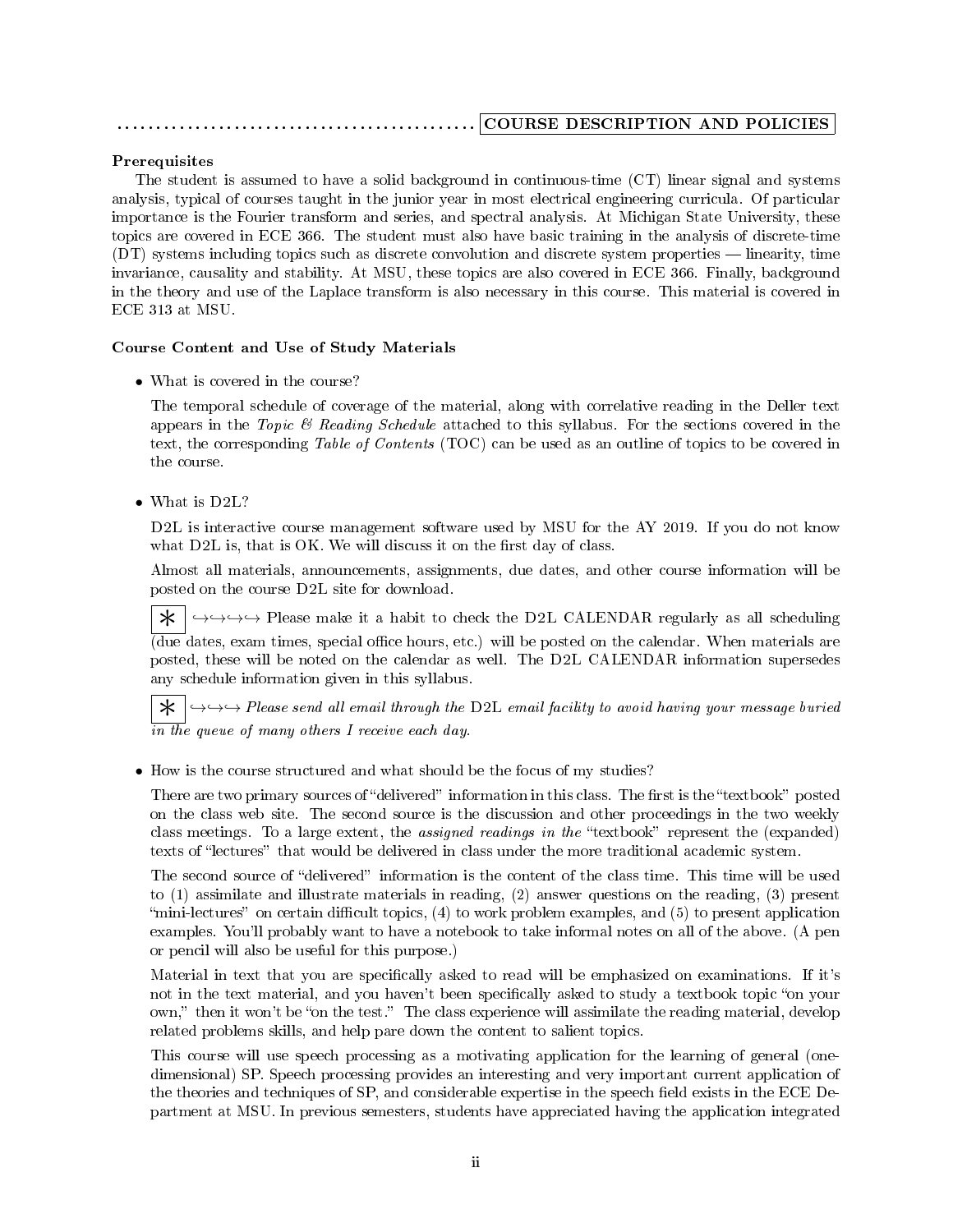into the material to illustrate the use of the theory. Being able to talk with job recruiters about this "hot" area has also been cited as a benefit of this approach.

ECE 466 is not a course in speech processing per se. (If you want to formally study modern speech processing, consider enrolling in ECE 966A.) However, it will be necessary to cover some material about the speech application area that might not appear in a "conventional" SP course. To do so, we need to deviate a bit from the "classical" syllabus of topics for a SP course. Historically, "filter design" was the ultimate goal and application area of such a course. Although we will briefly examine this classical design area, most related SP tasks are accomplished using widely-available software packages, so we will shorten this area of study considerably to make room for the more modern application.

#### Course Requirements (Graded Stuff)

#### ➊ Homework Quizzes

- Assignments and problems posted on D2L roughly bi-weekly. Six sets planned. Typical routine will be the following, but watch the  $D2L$  calendar for the specific schedule:
	- Tuesday of week  $k$  HW n posted
	- Tuesday of week  $k + 1$  Solutions to HW n posted
	- Thursday of week  $k+1$  Short quiz on HW n on a concept taken directly from the assignment
- $\bullet$  Given the semester schedule, it is likely that only five quizzes will be given. Your four best quiz scores will be used in computing your final grade. Each quiz is worth 10 points. You may miss one quiz without penalty.

#### ➋ Special Homework to be Submitted

In addition to the written problem assignments which will not be submitted but quizzed [item  $\bullet$ ], two small computer assignments will require the use of matlab to explore a signal-processing topic. These assignments will be submitted and graded with possible scores of 15 points each. Details will be discussed in class and posted on D2L.

#### ➌ Sitcoins

Beginning Thursday January 10, each time you attend a scheduled class (except exam periods), you are awarded 1 sitcoin. This sitcoin will be yours to cherish and to help your final grade as long as you do not play with your smart phone during class (see next paragraph). All sitcoins accumulated during the semester will be converted to points and recorded as bonus points to be used in figuring your final grade. You may miss three classes and simply not collect sitcoins for those days. However, the  $m<sup>th</sup>$ class you miss, where  $m = 4, 5, 6, \ldots$ , will cost  $(2)^{m-3}$  sitcoins to be deducted from your account. When your balance reaches 0, it will be closed.

**Smart-phone play time.** Roughly midway through each class we will have a 3-5 minute "Smartphone play time" so that people who are compelled to check their screens may do so. Those without such needs may wish to take a short walk, use the restroom, or get a cup of coffee. Those with multitasking abilities may do some subset of these activities. The appearance of a smart-phone at any other time during the class will cost 1 sitcoin (each incidence).

#### ➍ Examinations

The two Midterm Exams and Final Exam are each worth 150 points. Dates are shown on the course schedule to follow, and will also be posted on the D2L calendar. Example problems from previous ECE 466 exams will be made available.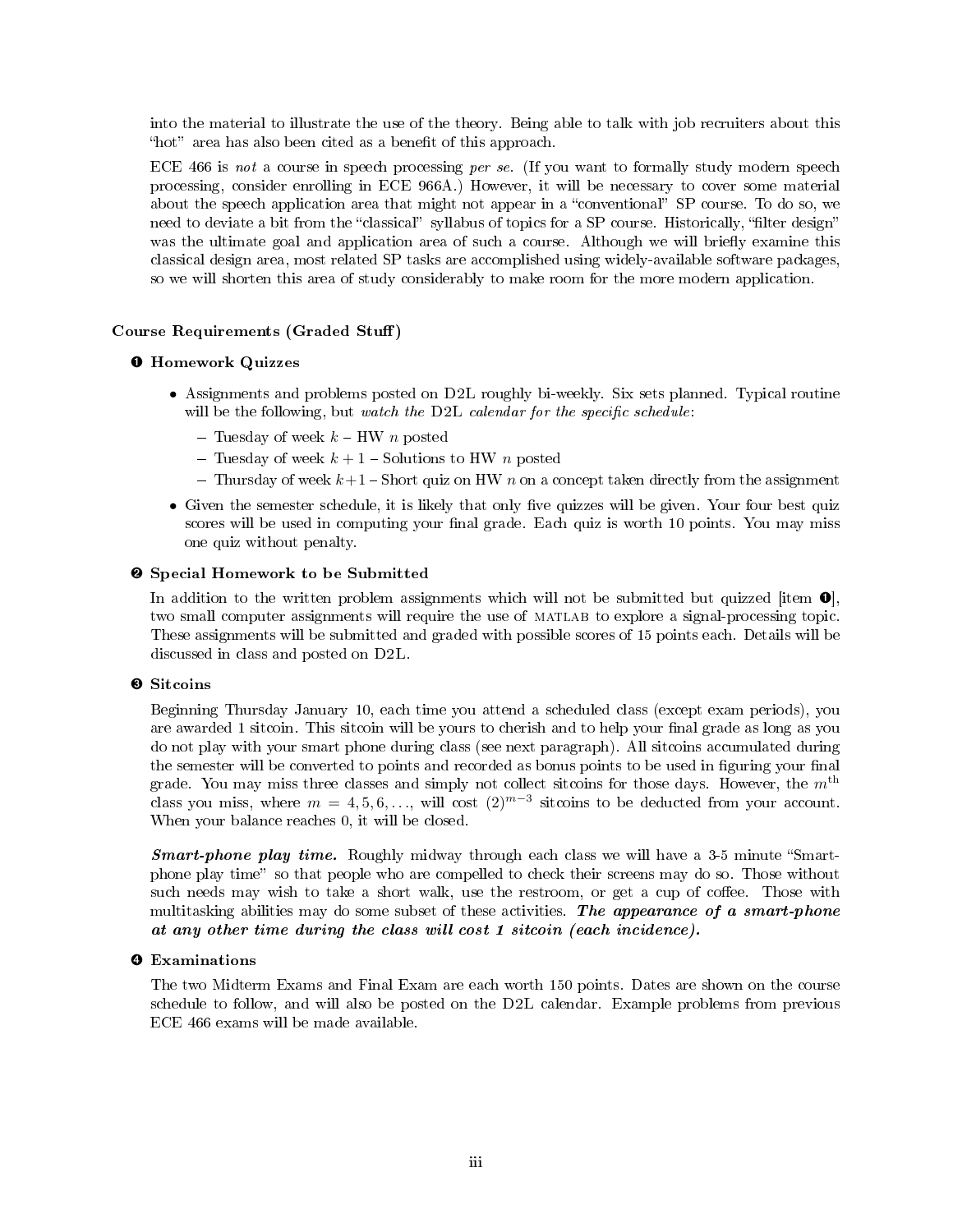#### ➎ COURSE GRADE SUMMARY

Course grades based on a curve of total points as follows:

| 3 exams                         | 150 points each            | 450.  |
|---------------------------------|----------------------------|-------|
| Homework (quizzes)              | Best 4 scaled to 50 points | 50    |
| 2 computer homework assignments | 15 points each             | 30    |
| <b>TOTAL</b> possible points    | 530                        | 530   |
|                                 |                            |       |
| Sitcoins                        | Approx. 25 points possible | $+25$ |

#### Other Course Information

• Makeup exams

A student may take the makeup exam only if a legitimate case of illness or personal emergency arises which is documented by a physician or other appropriate official. A student who finds it necessary to miss a midterm should contact the professor before the exam to explain the circumstances if at all possible. No makeup quizzes will be given.

- Withdrawing from the course
	- The last day to drop a class with a tuition refund is Fri.,  $02/01/2019$
	- The last day to drop a class without a grade reported is Wed.,  $02/27/2019$  (8:00 p.m.)
- Academic conduct

MSU has well-documented policies concerning the rights and responsibilities of both students and instructors in maintaining a fair and productive learning environment. One important source of information on these policies is the website of the University Ombudsman - in particular, see

http : //www.msu.edu/unit/ombud/honestylinks.html

It is the responsibility of each student to know the policies concerning academic conduct. Academic dishonesty (a.k.a. "cheating") in any form will not be tolerated in this course.